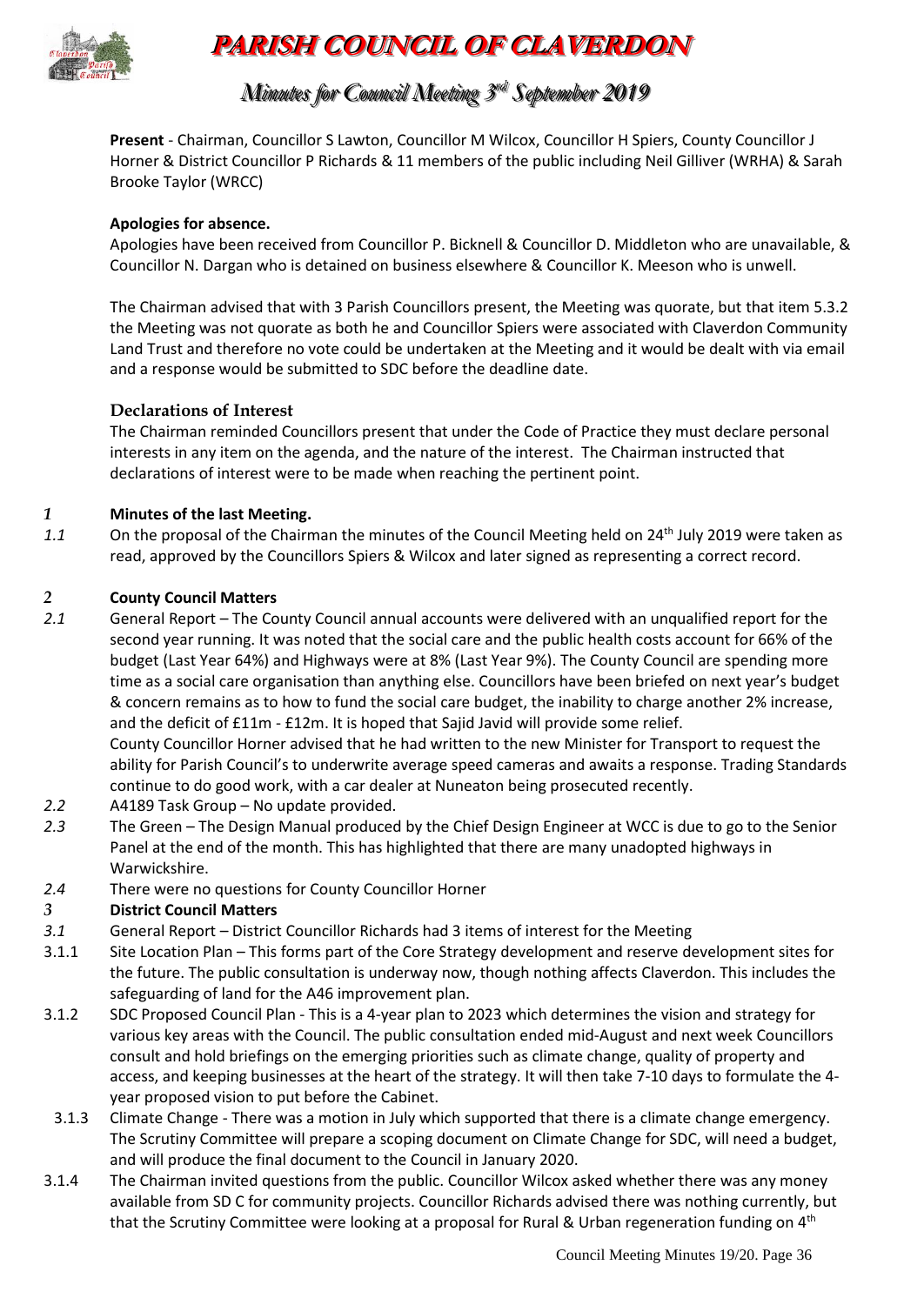September. This would be the first stage of the process and hopefully it would lead to an amount being included in the 20-21 Budget. Any funding would be project specific.

### *4* **Public Input**

- *4.1* Gannaway Farm Affordable Housing proposal. Steve Russell asked whether the Parish Council should support this Rural Development Exception Scheme when there was a more suitable site in Claverdon. The Chairman advised that the scheme was raised months ago and it was decided to support it "in principle".
- *4.2* Tracey Phillips highlighted that the survey conducted in Norton Lindsey resulted in 92 responses of which 72 objected to the planning application. It took 45 minutes to walk to Claverdon on unsuitable or none existent paths. The Chairman appreciated that Norton Lindsey & Wolverton were consultees in the planning process, just as were Claverdon and all carried the same weight with Planning Dept. The Chairman also advised those present that, as individuals, they could also respond to the outline planning application and recommended they do so.
- *4.3* A member of the public determined that as the proposal was within Claverdon, surely Claverdon would have more say. The Chairman said that in his experience SDC usually reject rural exception sites & pay little attention to the Parish Council's position.
- *4.4* Separately, Steve Russell &Tracey Phillips insisted that the Parish Council had other sites. The Chairman advised that the Parish Council have only received one application and therefore could only consider what was put before it and not what might be put before it.
- *4.5* Councillor Spiers asked whether it was worth them writing to District Councillor Richards. The Chairman agreed.
- *4.6* Councillor Anna Maze-Leska wanted it placed on record that the 3 bungalows identified in the Housing Survey were owner-occupier homes and not as affordable housing.
- *4.7* Steve Russell asked why the Parish Council supported another Housing Needs Survey. The Chairman advised that things had changed since the last one and gave the example of his son & daughter completing their requirements in the last survey and have now bought houses out of the area. In addition, Claverdon needs the young & elderly to stay. The draft Housing Needs Survey has just been sent to Councillors who will review it to ensure that it captures the wider needs of those in the parish.
- *4.8* A member of the public requested that the Housing Needs Survey be restricted to the centre of Claverdon. The Chairman advised that there are no "sectors" of the parish of Claverdon and it would cover the whole.

### *5* **Planning.**

- *5.1* Update on previously considered applications.
- 5.1.1 Sunnyside Wolverton Fields Adjacent Parish Notice 19/01032/VARY. Variation of condition no.2 of planning permission reference 16/04014/FUL dated 27 April 2017 to retain a garage to the rear of the plot and remove from the plans the previously approved car port. Original description of development: Demolition of garage and erection of new dwelling and carport. The application was refused by SDC on 9<sup>th</sup> July 2019.
- 5.1.2 Ty Glo Station Road 19/01492/FUL. Proposed porch extension. The application was granted by SDC on 12th August 2019.
- 5.1.3 14 Glebe Road 19/01203/FUL. Proposed front porch with pitched roof. The application was granted by SDC on 15<sup>th</sup> August 2019.
- 5.1.4 Reddinghurst, Livestock Transport Depot, Langley Road 19/00931/VARY. Variation of condition on 17/01320/FUL to replace proposed air source heat pumps with ground source heat pumps (condition 9: air source heat pumps) relating to Proposed basements to Plots 2 and 3 only, no changes to Plots 1 and 4. (Wider revised scheme for erection of four dwellings and change of use of land for equestrian purposes approved under application 16/03903/FUL). The application was granted, with conditions on temporary fencing to protect the undisturbed spur of land adjacent to the neighbouring property, and with stipulations on soil disturbance, by SDC on 16<sup>th</sup> August 2019. The Chairman noted that the reinstatement of the paddock will need to be managed via Enforcement as it is to be returned to Warwickshire countryside.
- 5.1.5 Gryphon House, Langley Road 19/01805/FUL. Single storey front extension to porch & garage. SDC approved the plans on 23<sup>rd</sup> August 2019 with conditions.
- 5.1.6 Holly Cottage Yarningale Common 19/01692/OUT Demolition of existing kennel and cattery building and erection of single-storey dwelling. The Case Officer at SDC has advised the Parish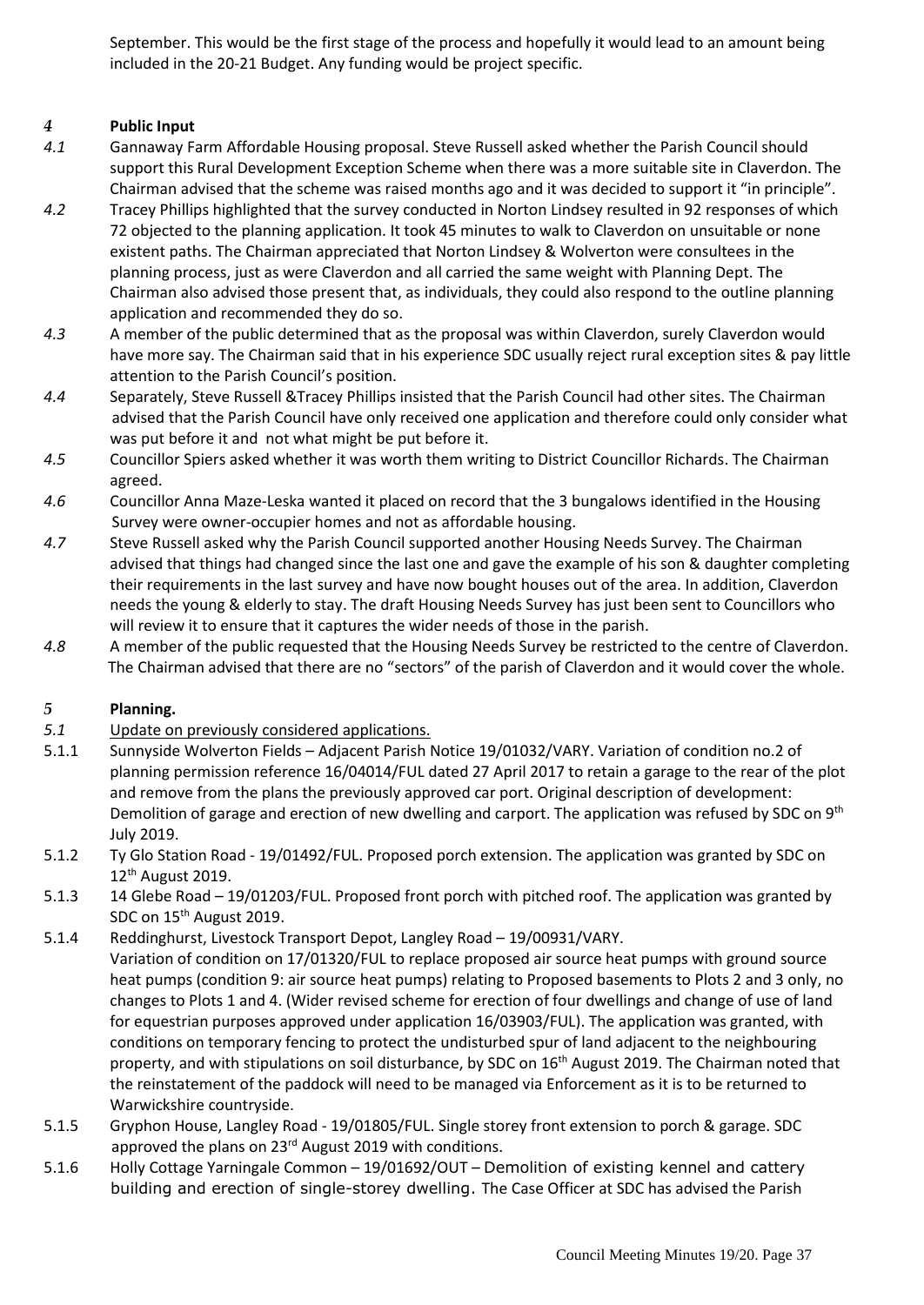Council that the application has been recommended for refusal & has been scheduled to be heard at the Planning Committee on 18th September 19. The Chairman said he would speak at the Committee, along with District Councillor Richards in support of the application and there had been 23 letters of support.

### *5.2* Applications Responded to Inter-meeting

- 5.2.1 Heart of England Farms. Henley Road 19/01243/FUL. Erection of turkey & geese growing building. Following consultation with Kington Lane Residents Association, the Parish Council submitted an objection on 8/7/19 on the following grounds - 1. Over intensification of the site activities. Previous applications have been turned down on this basis.2. The current amount of building far exceeds that permitted by the planning inspectorate at previous appeal decisions. 3. A building of this size must and will have a detrimental effect on the openness of the green belt.
- 5.2.2 White Gates, Ossetts Hole Lane, Yarningale Common 19/01984/FUL. Single storey rear and side extension to supersede planning permission 17/00909/FUL. After due consideration by Councillors, a response of "No representation" to the application was submitted on 13<sup>th</sup> August 19.
- 5.2.3 Gryphon House, Langley Road 19/01805/FUL. Single storey front extension to porch and garage. After due consideration of the application, Councillors agreed a response of "No Objection" to the application.
- 5.2.4 Land Adjacent to Claverdon Sewage Works, Saddle Bow Lane 19/02037/LDE. Confirm that the use of the land as a builder's yard has been ongoing for a period in excess of 10 years. After due consideration of the application for a certificate of lawful development, Councillors could not support that the site had been used as a builder's yard continuously for the last 10 years.

### *5.3* Applications for Discussion at this meeting.

- 5.3.1 Bryn Arden, Flat 3, Henley Road 19/ Proposed T1 ash x7 Remove, T2 copper beech x5 Reduce height to approx. 4.5metres, T3 - conifer - Reduce from approx. 16metres to 8metres. T4 - pine - Reduce height from approx. 18metres to 12.5metres and spread to approx. 10metres. Reduce lowest branches by approx. 5metres and reduce tips of longest branches on neighbours' side by approximately 2-3metres to rebalance crown. T5 - conifer – Remove. After due consideration, Councillors agreed there was no objection providing that any trees that died as a result of the work undertaken, were subsequently replaced
- 5.3.2 Grade 3 Agricultural Land on Gannaway Farm, Brick Kiln Close, Norton Lindsey 19/01618/OUT. Outline planning application for the development of 12 affordable homes, with all matters reserved except for access. The Meeting was not quorate due to interests declared by Councillor Lawton and could not be considered at the Meeting.
- 5.3.3 9 Morgan Close, Norton Lindsey 19/02015/FUL. Two storey rear extensions and side extension. After due consideration of the plans, the Councillors agreed a response of "No representation".
- 5.3.4 10 Morgan Close Norton Lindsey 19/02284/FUL. Removal of conservatory proposed two storey rear extension. After due consideration of the plans, the Councillors agreed a response of "No representation".
- *5.4* Other Planning Matters.
- 5.4.1 No 3 Park Close Claverdon 19/01622/LDP. The Parish Council received notice for information purposes that the proposed loft conversion & dormer window development was permitted in accordance with the plans & drawings submitted.
- 5.4.2 Field Off Henley Road between Kington Lane & Glenhurst Farm. No update has been received from the Enforcement Officer since prior to the Parish Council Meeting on 2nd July 19. The matter will be followed up by the Clerk.

### *6* **Housing in Claverdon**

- *6.1* Housing Needs Survey Following the meeting on 23rd August between John Horner (CCLT) & Sarah Brooke Taylor of WRCC the initial draft of the Survey has been issued for review by Councillors. Councillors to provide their input to the Clerk
- *6.2* Revised Affordable Housing proposal on Breach Lane Sarah Brooke Taylor (Rural Housing Enabler WRCC) & Neil Gilliver (Development Officer WRHA) passed to the Meeting revised plans for the Breach Lane proposal. Councillor Spiers declared her interest in the matter, stayed silent save for one question, but remained at the Meeting. Sarah Brooke Taylor confirmed that the local market homes had been removed from the proposal following public consultation and that the scheme was just for affordable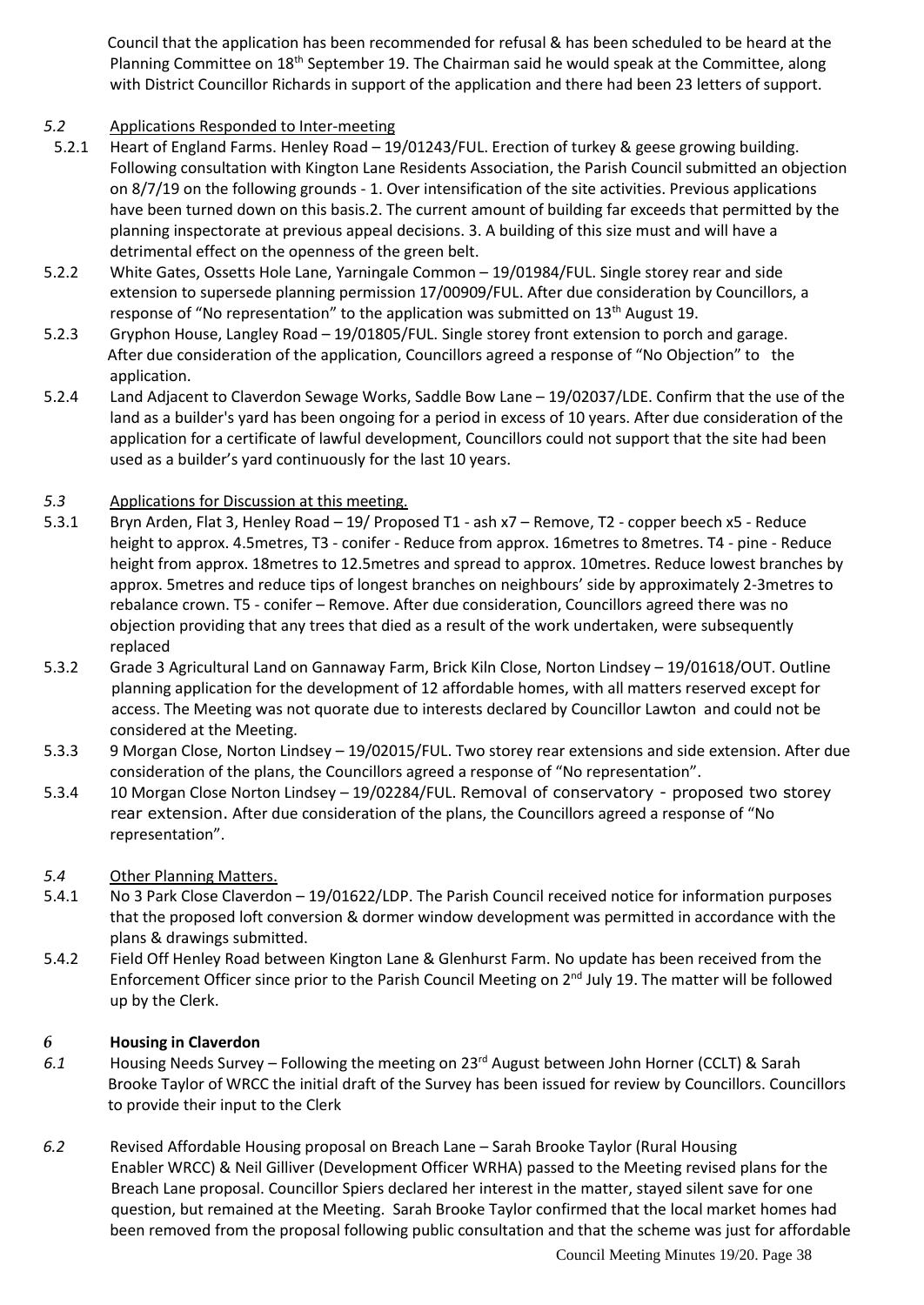housing. Neil Gilliver advised that there had been significant interest in the 3 affordable homes on Breach Lane and they could have filled them twice over and that there was good evidence that there was demand in Claverdon. In answer to Councillor Spiers question, Neil confirmed to the meeting that WRCC & WRHA were not consultees on either the Breach Lane or Gannaway Farm proposed developments. Neil & Sarah advised that they were keen to take the proposal forward to planning and asked for feedback. The Chairman confirmed that the plans were as discussed at the last Meeting but requested a footpath through the site to what is known as the Boys Club Field. The Parish Council does not own the field, but it is a designated recreation area and it should be retained for the village, so a footpath is required. Councillor Wilcox noted that the homes were for rent only, but the Housing Needs Survey respondents said they wanted homes to buy and there were none. Sarah Brooke Taylor said the original plans had local market homes to buy and these had been removed as requested. The Chairman noted that the draft Housing Needs Survey should provide the information on the need to purchase homes and the amount that can be afforded. The Chairman advised that the proposal had his personal "green light", however, 4 Councillors are not present so the Clerk will secure their feedback and send it to Sarah Brooke Taylor. Neil Gilliver advised that they needed the Parish Council's support in writing before they could go ahead, & confirmed that it could take 6 months before detailed planning was submitted. The Chairman confirmed that responses would be gathered in a week or so and sent to them.

### *7* **Policing, CLASP & CASE**

- *7.1* It has been confirmed that the Police & Crime Commissioner, Philip Seccombe is to attend the Parish Council meeting to be held on 3rd December 19.
- *7.2* Update from CASE Councillor Spiers highlighted that the ANPR cameras has captured an incident which assisted the Police and seemed very successful.
- *7.3* Questionnaire issued by CASE for residents to provide feedback on the ANPR system. Paul Johnson & Les Edwards wanted to know what influence the Parish Council had over articles placed in the Parish News and that they found it frustrating that CASE name was incorrect in the last edition. Councillor Wilcox explained that the Parish Council had been criticised in the annual internal audit over the donation to CASE and the possible VAT recovery and the steps taken were to address this and to try to assist in securing the maximum funds by following this process. The donation was also public funds and we have to manage them appropriately. The Chairman explained that it was a decision supported by the Councillors and not Councillor Wilcox's decision alone, but agreed that perhaps the matter could have been addressed before the Meeting. Paul Johnson offered the running of the ANPR system to the Parish Council. The Chairman recommended that such a request be put in writing, and when received would be considered at a subsequent Meeting. The Councillors, having had the opportunity to review the responses to the questionnaire and noted how positive they were, agreed their publication in the Parish News.
- *7.4* Consideration of whether the Parish Council has the ability to reclaim VAT. Councillor Wilcox explained that the process had been followed from raising the order through to payment direct to the supplier, and therefore the VAT should be reclaimed. The Chairman clarified to Les Edwards that the Parish Council do not need to see CASE reports before they are published in the Parish News in the future, and this was a one-off situation relating to the questionnaire.

### *8* **Recreation Field**

- *8.1* WALC Grant of £8k WALC have said that the Parish Council will meet its obligations under the terms of the grant award if the ESPO (Easter Shires Purchasing Organisation) is used to progress a tender. The details of ESPO having already been circulated to Councillors along with the Customer Access Agreement, Councillors consider the request to sign the Customer Access Agreement and approved the Chairman & RFO to sign the document.
- *8.2* Refurbishment & Extension of the Pavilion The Chairman advised that the commencement of the refurbishment and extension of the pavilion had been held until the end of the cricket season. A request had just been made to the Chairman for an advancement of funds by the Contractor. The request has been passed to the QS and his response will be shared with Councillors & the Parish Clerk before any consideration is given to the matter.

### *9* **Footpaths /Bridlepaths**

*9.1* The Boys Club Field – The Clerk has sought a response from the advisors to UK Youth / Ambition but with no success. Consideration by Councillors as to next best steps after taking professional advice on whether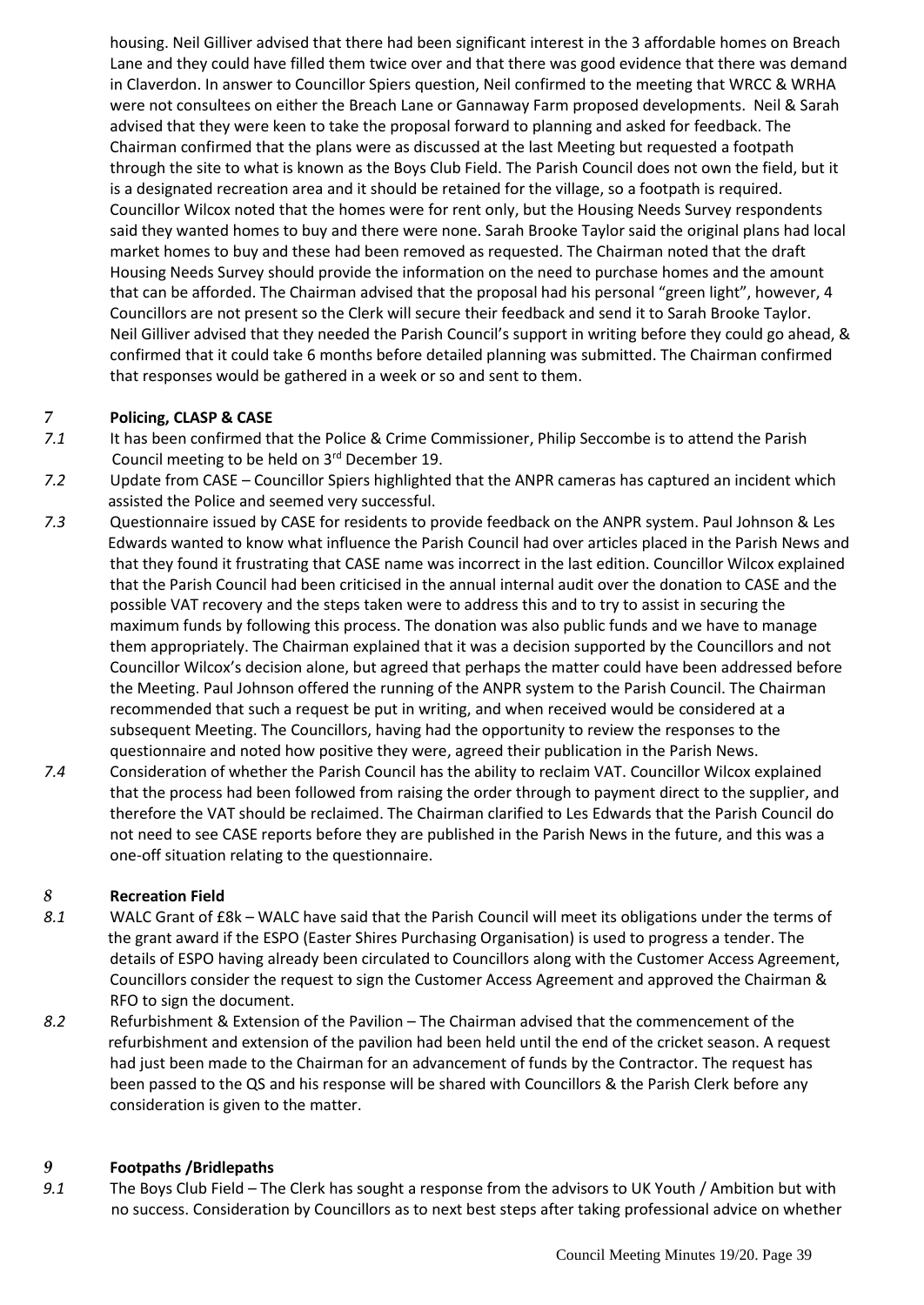the Parish Council can register the land. Councillor Spiers to seek more information from a resident who was associated with the BCF who may provide more information about it. The Chairman recommended action quickly.

### *10* **Yarningale Common**

- *10.1* Potholes on the access to the Homestead & Carpark. Draft proposed email communication was reviewed by Councillors and approved.
- *10.2* Draft Biodiversity Management Plan for Yarningale Common. Following a meeting with David Cole, & David Lowe on 29<sup>th</sup> August 19, the Clerk & Councillor Wilcox advised the Meeting of the areas covered by the report, that they have been given the costings schedule to review along with the draft legal agreement. The review of the costing and indexation calculation were underway, and questions had been raised on the indexation formula used and the adequacy of the amount for indexation. The Chairman advised strongly that nothing would be progressed until the Clerk & Councillor Wilcox were completely satisfied that the allocated money and indexation made the contract sustainable & financially achievable over the next 30 years, but that it was good that progress had been achieved.

### *11* **Dorothea Mitchell Hall**

*11.1* Councillor Spiers provided an update. The Clock is permanently 3 minutes fast and a resident has kindly sourced the information on how this may be amended, so this is being addressed. Comments have been received over the siting of the new notice board and the expectation that it would be nearer the tennis courts. The position was agreed by Councillors and located where it would be close to hard standing. More bins are to be located outside the Community Shop.

#### *12* **General Other matters including any arising from Earlier Meetings and not already covered.**

- *12.1* Referendum Version of the Neighbourhood Plan is shown on the websit[e www.claverdonvillage.co.uk](http://www.claverdonvillage.co.uk/) and the SDC website. SDC have been pressed for the Referendum date.
- *12.2* Mowing Contract 20/21. Regularity of mowing verges, & the Recreation Ground (Minute 8.5 of 2/7/19 Parish Council Meeting). Councillor Wilcox recommended that consideration be given in the next budget for fortnightly mowing of these areas. Lye Green to remain monthly during the growing season. It was also noted that the children's play area at the Recreation Ground is not maintained often enough. The Chairman request a 1page specification for consideration by Councillors.
- *12.3* UBUS Service SDC have written to the Parish Council's highlighting the usage of the UBUS Service and requesting consideration be given to Parish's making a small contribution to its provision. The Parish has just 4 registered users. Existence of the service is being highlighted to residents as there is a risk of losing the service unless it is more widely used.
- *12.4* Claverdon K6 Telephone Kiosk. AS the structure is listed, Councillors request the Clerk to ask Peter Morgan for his suggestions on the Kiosk.
- *12.5* The Lodge, Star Lane. Councillors considered the requested to seek a listing on the property and recommend the Clerk write to the resident who raised the matter apply in person directly with Historic England as opposed to via the Parish Council.
- *12.6* Councillor Michael Wilcox advised the Meeting that he would be resigning as Parish Councillor after 14 years at the end of the next meeting.
- *13* **Post Received**

### **Meeting 03 September 2019 - Correspondence**

### **13.01 Alcester Police North SNT. Latest Weekly Report. 28th July 2019**

No incidents reported for Claverdon & Norton Lindsey

### **13.02 Planning Inspectorate - Notice of Appeal & Decision**

Yarningale House- Notice of Planning Appeal Decision. The condition inserted in planning application 19/00229/FUL

The appellant considered there are no justifiable reasons why the Council imposed a condition restricting permitted development rights for the property. It is their view that the disputed condition does not satisfy the 'necessary' and 'reasonable in all other aspects' tests set out in paragraph 55 of the National Planning Policy Framework (the Framework).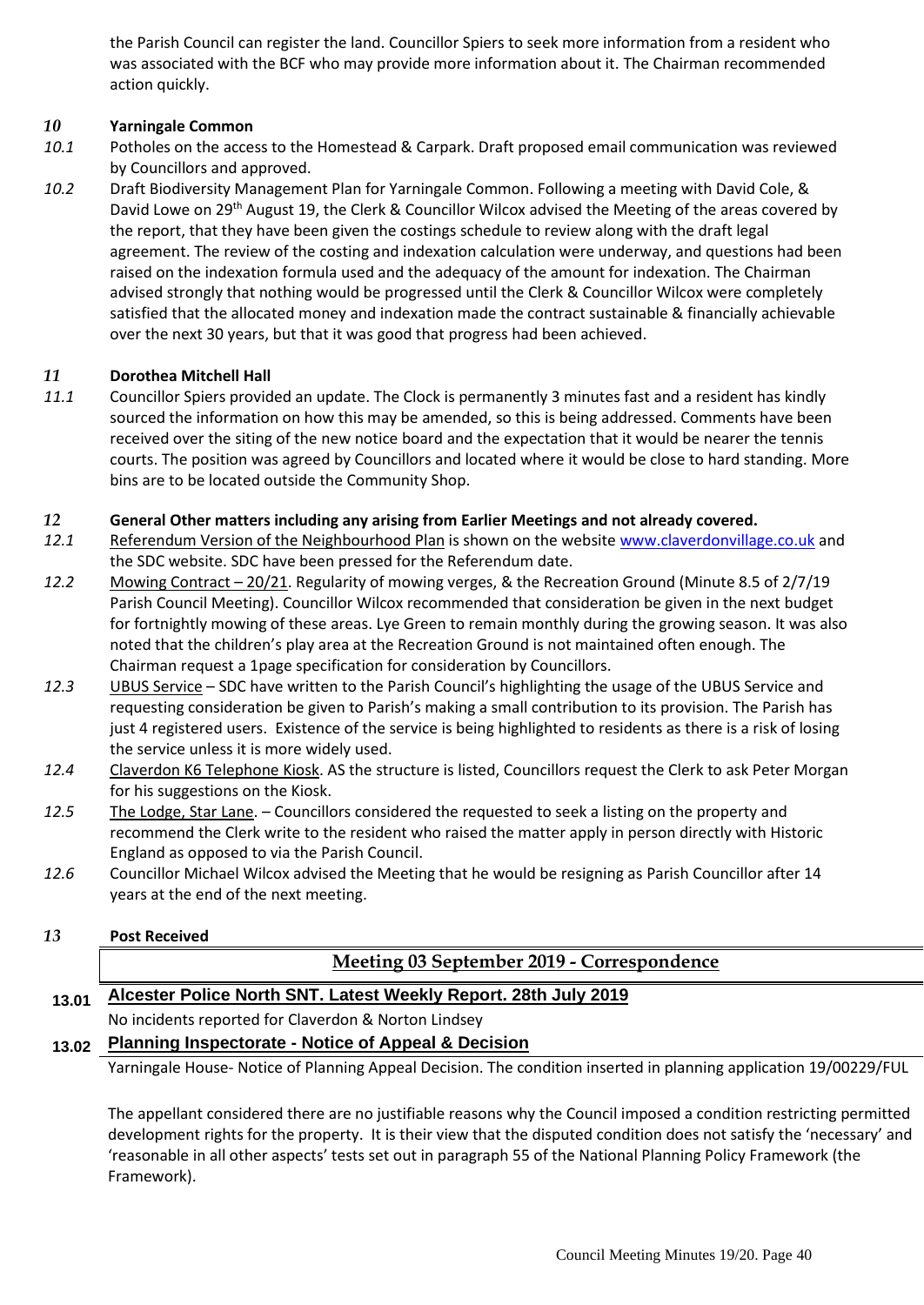the main issue is whether the condition is reasonable or necessary to prevent harm being caused to the openness of the West Midlands Green Belt. The planning appeal was allowed and condition 4 of 19/00229/FUL removed.

### **13.03 SDC - Site Allocations Plan - Notification**

On 15 July, the Site Allocations Plan was endorsed by the District Council for the purposes of statutory consultation. If adopted, this Plan will sit alongside the Core Strategy and form part of the Development Plan for the District. It identifies reserve housing sites, allocations for self-build/custom-build housing, Built Up Area Boundaries and a range of specific proposals.

### This consultation period is due to commence on Thursday 8 August and run until Friday 20 September.

### **13.04 Stratford-on-Avon District Council - Council Plan Consultation (deadline 27th August)**

Email inviting residents and organisations to participate in an online questionnaire about SDC strategy for the next 4 years.

### **13.05 Alcester Police North SNT. Latest Weekly Report. 4th August 2019**

No reported incidents for Claverdon.

### **13.06 Monthly Report from John Horner.**

County Councillor J. Horner September report commenting on Bus Passes, OVO Energy Tour, Trading Standards successes and request for assistance & the "Better Connections for Better Lives" event being held on 24th September.

### **13.07 Update Report from Claverdon Community Land Trust - J. Horner**

Update received from John Horner - Chair of Claverdon Community Land Trust advising that there is a belief that more affordable housing will affect the existing house process in Norton Lindsey and that the CCLT continue to work with WRCC to develop a local housing needs questionnaire which is hopefully due out soon.

### **13.08 Email from SDC-"Engagement Opportunities & Communication Links - Warwickshire Police "**

Letter from Inspector Alison Wiggin - Warwickshire Police advising of the communication opportunities and ability to follow on various communication media. Fliers provided for notice boards. Details shared with Councillors & CASE.

### **13.09 Alcester Police North SNT. Weekly Report. 18th August 2019**

One reported incident at Yarningale Common. Suspicious Circumstances. Buttermilk Lane, Yarningale Common. Two vehicles tried to drive down the footpath to Holywell. One of the vehicles got stuck. Land Rover Discovery and a Mitsubishi pickup. Both vehicles eventually drove off. Details of the registration numbers passed to police. 9.30pm Friday 16th August.

### **13.10 Alcester Police North SNT. Weekly Report. 25th August 2019**

Suspicious Circumstances. Breach Lane. White van seen to park near to building site. Caller concerned that the occupants were up to no good. Area checked by police – white van not found. Saturday 24th August.